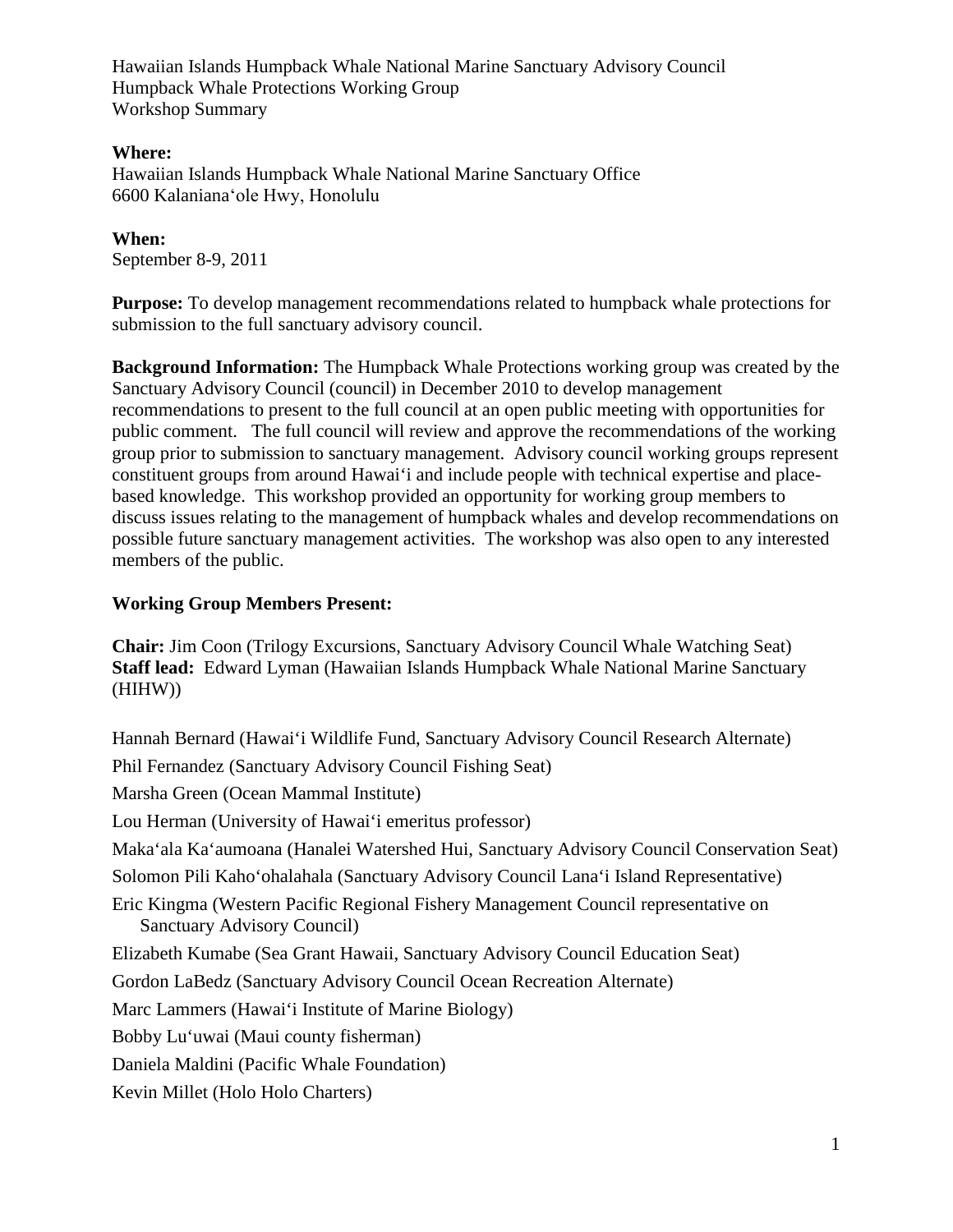Nina Monasevitch (Kohola Mana 'Ohana) Adam Pack (University of Hawai'i at Hilo, Sanctuary Advisory Council Research Seat) Sharon Pomroy (Sanctuary Advisory Council Kaua'i County Representative) Eric Roberts (U.S. Coast Guard representative on Sanctuary Advisory Council) Tetsuzan Benny Ron (University of Hawai'i Aquaculture Program, Sanctuary Advisory Council Business/Commerce Seat) Alex Sheftic (Sanctuary Advisory Council Hawai'i County Representative)

#### **Resource experts:**

Alexa Cole (NOAA General Counsel for Enforcement and Litigation) Take Tomson (NOAA Office of Law Enforcement representative on Sanctuary Advisory Council) David Mattila (HIHW on detail to International Whaling Commission) Sarah Mesnick (HIHW on detail from NOAA Southwest Fisheries Science Center) Frank Parrish (NOAA Pacific Islands Fisheries Science Center) David Schofield (NOAA Fisheries Service, Protected Resources)

# **Other Hawaiian Islands Humpback Whale National Marine Sanctuary staff in attendance:**

Brenda Asuncion Malia Chow Sarah Courbis Elia Herman Fiona Langenberger Joseph Paulin Micki Ream Jean Souza Justin Viezbicke

# **Thursday, September 8, 2011**

# **OPENING / INTRODUCTIONS**

Jim Coon (working group chair), Ed Lyman (working group staff lead), and Malia Chow (sanctuary superintendent) provided welcoming remarks and an introduction to the workshop, including context for the sanctuary's management plan review process.

# **REVIEW OBJECTIVES FOR THE WORKSHOP**

The working group was reminded of the objective for the workshop, which was to develop management recommendations to submit to the full sanctuary advisory council for review.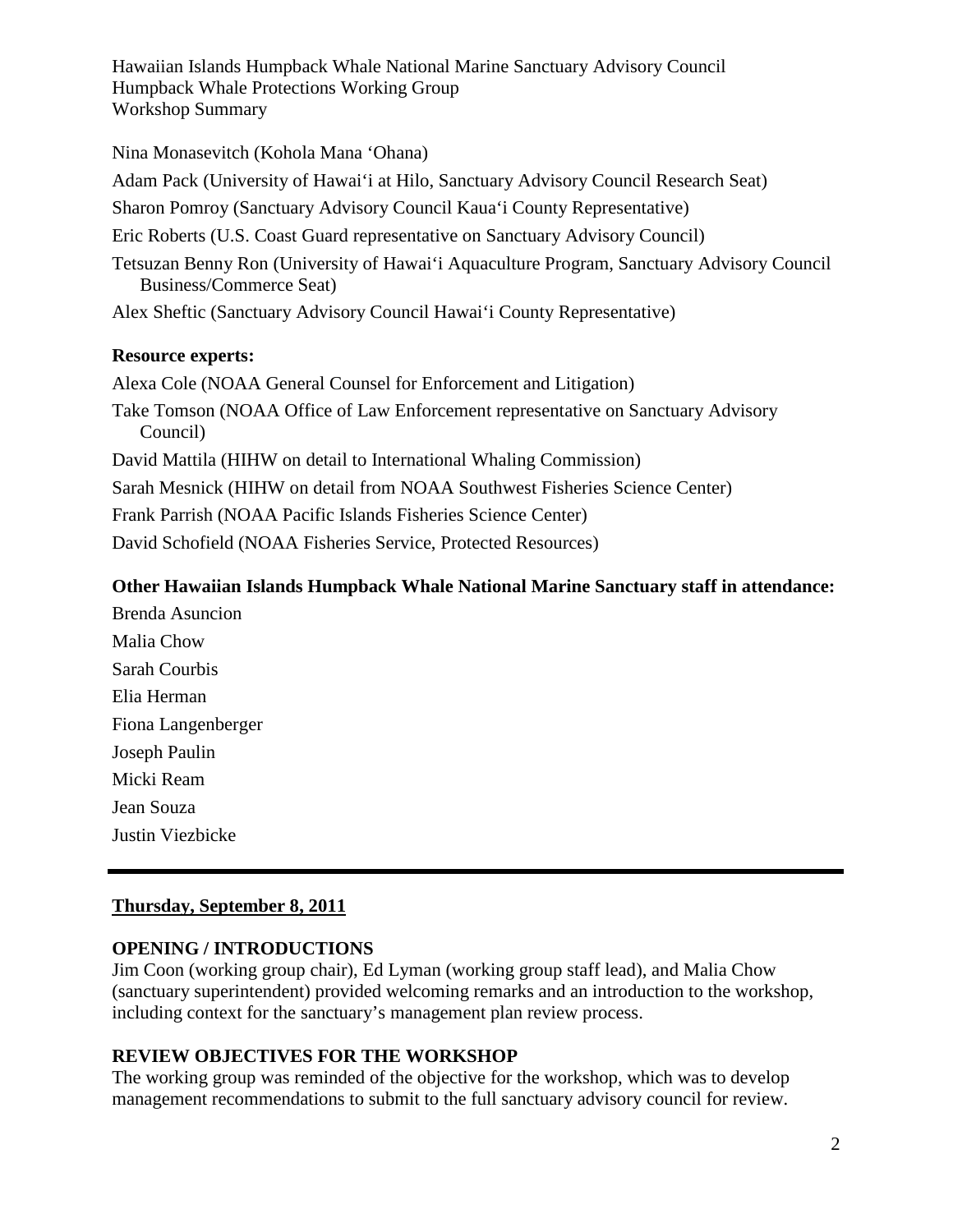# **REVIEW HUMPBACK WHALE BIOLOGY AND POTENTIAL THREATS/ CONCERNS**

Selected presentations were made to provide workshop participants with background information on humpback whale biology and perspectives on potential threats and concerns to humpback whales. Presentations are available on the sanctuary website.

# PRESENTATIONS:

General background of humpback whales in Hawai'i and beyond – David Mattila (International Whaling Commission)

North Pacific Humpback Whaling – Lou Herman (University of Hawai'i emeritus professor)

Intentional approach / enforcement – Elia Herman (Hawaiian Islands Humpback Whale National Marine Sanctuary)

Whale-vessel contact (ship strikes) – Adam Pack (University of Hawai'i at Hilo)

Anthropogenic noise (e.g. SONAR, vessel traffic) – Marc Lammers (Hawaii Institute of Marine Biology)

Entanglement – Ed Lyman (Hawaiian Islands Humpback Whale National Marine Sanctuary)

Competition for habitat/ space (e.g. offshore development) – Phil Fernandez (Sanctuary Advisory Council Fishing Seat)

Water quality – Joseph Paulin (Hawaiian Islands Humpback Whale National Marine Sanctuary) with Sarah Mesnick (Resource expert on detail from NOAA Southwest Fisheries Science Center)

Enforcement - Take Tomson (NOAA Office of Law Enforcement), Eric Roberts (U.S. Coast Guard), Alexa Cole (NOAA General Counsel for Enforcement and Litigation)

Presenters were asked to use the following general format:

- *Background on threat/ concern (incl. biological, cultural, socioeconomic)*
- *Potential impacts on: Population level (e.g. magnitude of threat, trend, high-risk areas) Individual whales Cultural/ socioeconomic aspects*
- *Potential sources or causes*
- *Existing authorities*
- *Current mitigations (incl. effects upon Hawaiian culture, socioeconomic aspects) Broad scope (global) Local (partner agencies - grass-root)*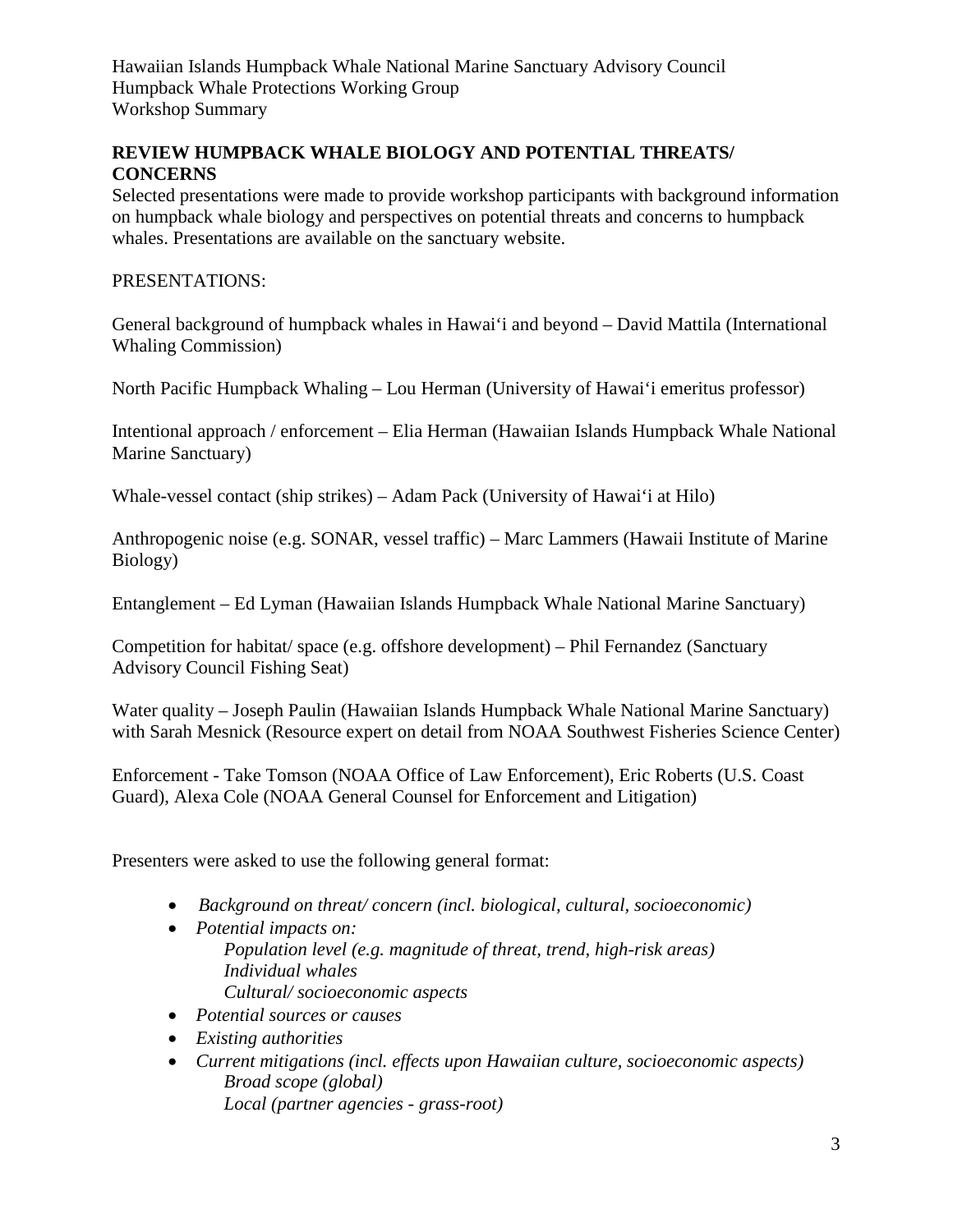*Hawaiian Islands Humpback Whale National Marine Sanctuary*

- *Possible recommendations (i.e. examples)*
- *Questions/ discussion*

# **PUBLIC COMMENT PERIOD**

Members of the public in attendance were given opportunity to provide comments. No comment provided.

# **Friday, September 9, 2011**

#### **OPENING**

Sol Kaho'ohalahala offered foundational cultural perspectives on the working group's efforts, emphasizing that an effective way forward can be found by looking to the past: I ka wa ma mua, ka wa ma hope.

# **DEVELOPMENT OF DRAFT RECOMMENDATIONS**

Small breakout groups were formed with a facilitator to develop recommendations on general topics identified during scoping: Anthropogenic Noise, Whale-vessel contacts, Entanglement and Competition for habitat, Intentional Approach, Other. Participants were given the option to stay at one group for the duration of the activity (which lasted approximately 2.5 hours) or move around among the groups.

Topics and their facilitators were as follows:

- Anthropogenic noise Sarah Mesnick
- Whale-vessel contacts Joseph Paulin
- Entanglement and Competition for habitat Justin Viezbicke
- Intentional approach Ed Lyman
- Other (including water quality and research) Jean Souza

#### **SHARING / DISCUSSION OF DRAFT RECOMMENDATIONS**

Draft recommendations from each of the five breakout groups were collectively reviewed and discussed by all workshop participants. This discussion included any recommendations which were included from presentations given on the first day of the workshop. Representatives from each topic breakout group provided short overviews of their group's discussion, as well as explanations for draft recommendations which they provided to the larger group. Participants were given the opportunity to pose questions to each other and discuss the recommendations.

#### **PUBLIC COMMENT PERIOD**

Members of the public in attendance were given an opportunity to provide comments. No comment provided.